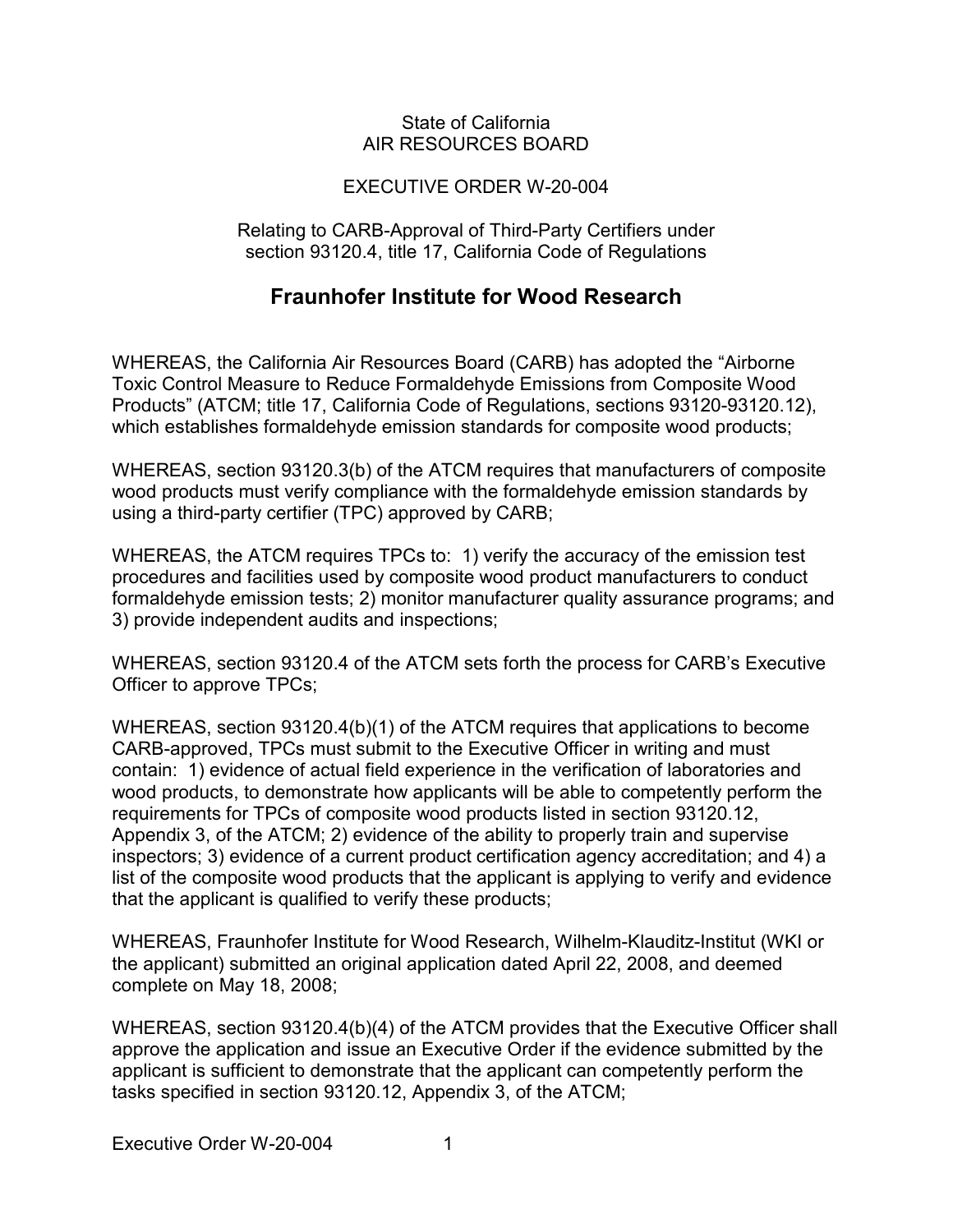WHEREAS, WKI was issued Executive Order W-08-004, signed on June 5, 2008;

WHEREAS, section 93120.4(b)(4) of the ATCM allows CARB-approved TPCs to apply for re-approval by CARB by submitting an updated application;

 WHEREAS, submitted the original and the updated applications for approval to CARB as follows:

| <b>Executive Order#</b> | <b>Date Received</b> | <b>Date Signed</b> | <b>Action</b>                                                                                                                           |
|-------------------------|----------------------|--------------------|-----------------------------------------------------------------------------------------------------------------------------------------|
| W-08-004                | 4/22/2008            | 6/5/2008           | Original                                                                                                                                |
| W-10-004                | 3/31/2010            | 5/28/2010          | Renewal                                                                                                                                 |
| W-12-004                | 4/5/2012             | 4/25/2012          | Renewal                                                                                                                                 |
| W-14-004                | 1/21/2014            | 2/7/2014           | Renewal and request<br>to add Lukasiewicz<br><b>Research Network -</b><br><b>Wood Technology</b><br>Institute for<br>laboratory testing |
| W-16-004                | 1/25/2016            | 5/13/2016          | Renewal                                                                                                                                 |
| W-18-004                | 4/4/2018             | 5/23/2018          | Renewal                                                                                                                                 |

 February 19, 2020, which was deemed complete on May 26, 2020; WHEREAS, WKI submitted an updated application for re-approval to CARB on

 WHEREAS, the Executive Officer finds that the complete, updated application for section 93120.4(b)(1); and re-approval demonstrated the WKI's ability to continue to comply with

 WHEREAS, the Executive Officer approved WKI's request for re-approval as a TPC, and it is appropriate that Executive Order W-18-004 be superseded by this Executive Order W-20-004.

 NOW, THEREFORE, IT IS ORDERED that WKI is hereby approved as a TPC and is issued the following number designating them as a CARB-approved TPC: **TPC-004**.

 BE IT FURTHER ORDERED that WKI is a CARB-approved TPC for the following composite wood products: hardwood plywood, particleboard, and medium density fiberboard.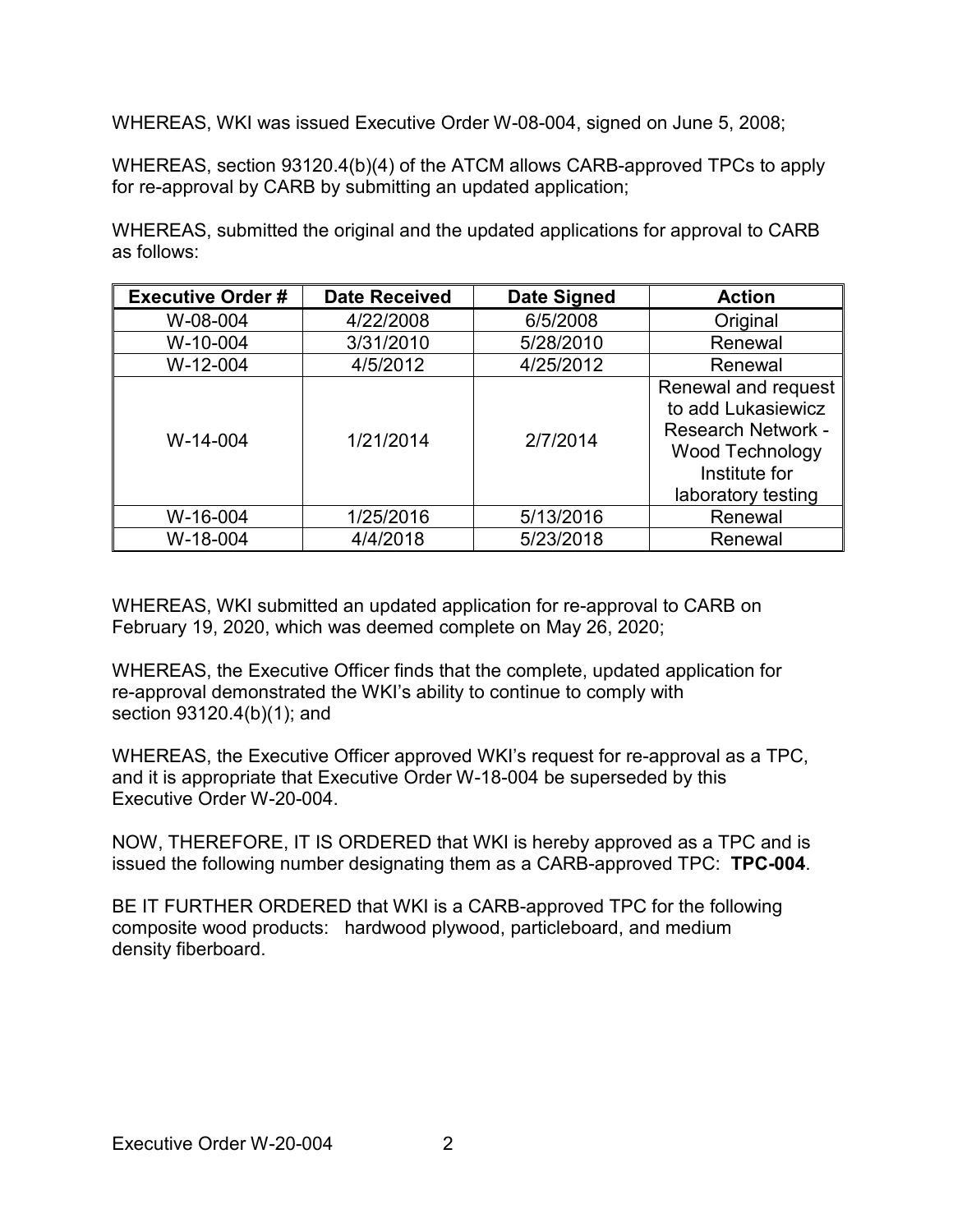BE IT FURTHER ORDERED that this approval is subject to the following conditions:

- 1. WKI must provide their CARB-approved TPC number to each manufacturer it Appendix 3, of the ATCM. has subcontracted with for services, as specified in section [93120.12,](https://93120.12)
- 2. WKI and their subcontractor laboratory listed in Attachment A must participate in an inter-laboratory study of their primary and/or secondary chamber facilities.
- 3. If WKI wishes to use a subcontracted laboratory other than Lukasiewicz Research Network - Wood Technology Institute, WKI must submit a request to the subcontractor can competently perform the tasks for which it is employed. request in writing. the Executive Officer in writing and must provide evidence to demonstrate that WKI shall not use the subcontractor unless the Executive Officer approves the
- 4. WKI shall immediately notify the Executive Officer if any accreditation or expire, or revoked within the duration of this Executive Order. certification provided in support of their initial application is renewed, allowed to

 BE IT FURTHER ORDERED that this Executive Order W-20-004 supersedes Executive Order W-18-004, which was issued on May 23, 2018.

 application to the Executive Officer as provided in section 93120.4 of the ATCM. BE IT FURTHER ORDERED that this Executive Order shall have a duration of two years from the date it is executed; within 120 days prior to the expiration of the original Executive Order, WKI may apply for re-approval by submitting an updated

 BE IT FURTHER ORDERED that the Executive Officer may review and, for good ATCM. The Executive Officer shall not modify or revoke this Executive Order without in title 17, California Code of Regulations, section 60055.1 et seq. cause, modify or revoke this Executive Order as provided in section 93120.4(d) of the affording WKI the opportunity for a hearing in accordance with the procedures specified

 Appendix 3, of the ATCM. BE IT FURTHER ORDERED that WKI must maintain records in electronic or hard copy form for two years, for review by CARB upon request, as specified in section [93120.12](https://93120.12),

 BE IT FURTHER ORDERED that on or before March 1 of each year, WKI must provide an annual report to CARB for the previous calendar year, as specified in section [93120.12,](https://93120.12) Appendix 3, of the ATCM.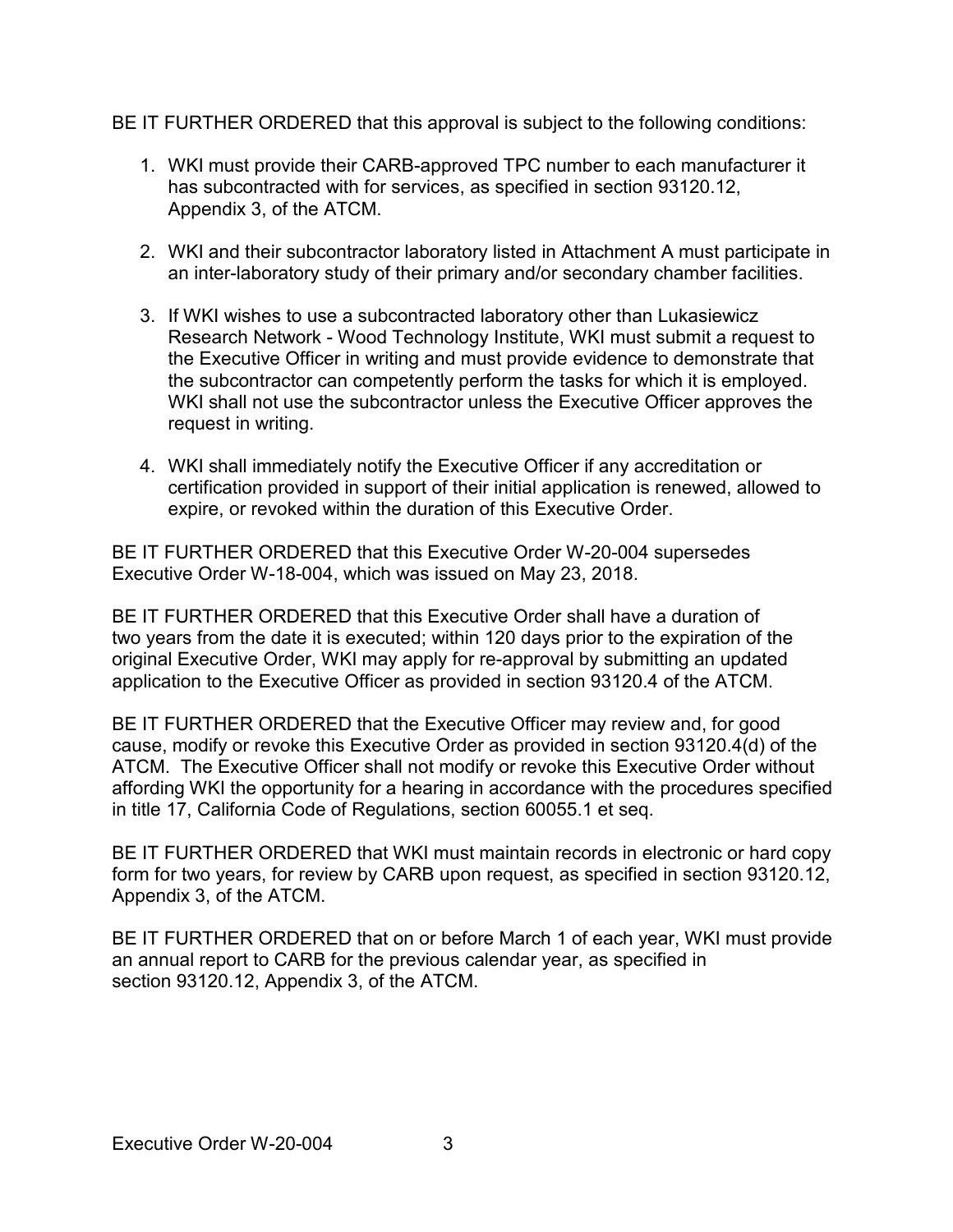BE IT FURTHER ORDERED that WKI must notify the Executive Officer in writing within 30 days of any change in their ability to carry out the responsibilities of this Executive Order.

Executed at Sacramento, California this 29<sup>th</sup> day of May, 2020.

Pichard Bys \_\_\_\_\_\_\_\_\_\_\_\_\_\_\_\_

Richard Boyd, Chief Risk Reduction Branch Transportation and Toxics Division